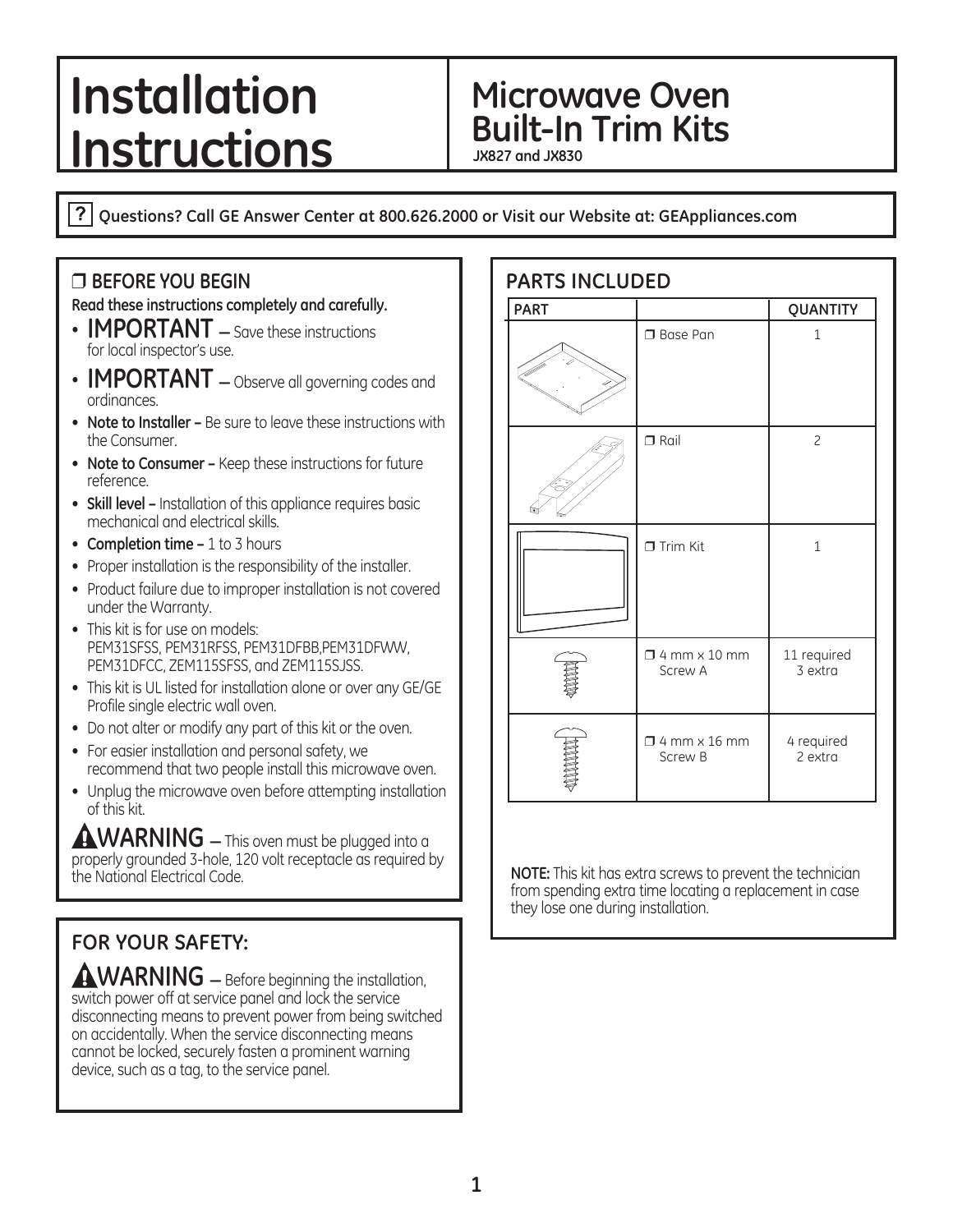# **Installation Instructions**



#### ❒ **CUTOUT DIMENSIONS Trim Kit Dimension Cutout 27" 30"** Height  $\begin{array}{|c|c|c|c|c|c|c|c|} \hline \end{array}$  + 16  $\frac{1}{2}$ "  $\begin{array}{|c|c|c|c|c|c|} \hline \end{array}$  + 15  $\pm$   $\frac{1}{16}$ " Width  $26\frac{7}{8}$   $29\frac{7}{8}$   $24\frac{7}{8}$   $116$ Min. depth with receptacle outside cutout  $-16$ Min. depth with receptacle inside cutout -  $18"$ 120 volt - 60 Hertz grounded power receptacle. 7/8" Overlap Depth 27"models: 1" overlap 30" models: 2 <sup>1</sup>/2" overlap  $\boxed{\odot}$ Height Width 3" Min. 1" Clearance beyond 5/8" Overlap trim frame Con all sides) Bottom of trim kit must be

**WARNING <sup>³</sup> This trim kit uses air flow from the top, bottom and sides of the trim frame. Blocking the air flow can cause the microwave to function improperly and may cause damage to the microwave.**

**Allow a 1" clearance beyond the edge of the trim frame to provide proper air flow.**

#### **FOR INSTALLATION ABOVE A BUILT-IN OVEN:**

Microwave oven should be installed on a 3/8" plywood base and supported by 2x4 or 1x2 equivalent runners on all sides. Base must be capable of supporting a minimum of 100 lbs.

# ❒ **1 LOCATE AND INSTALL THE BASE PAN**

Set Base Pan into the front cabinet microwave oven cutout and center it right and left. Push back until the front flange is against the cabinet front wall. Mount the Base Pan using 3 screws (A).



minimum of 36" from floor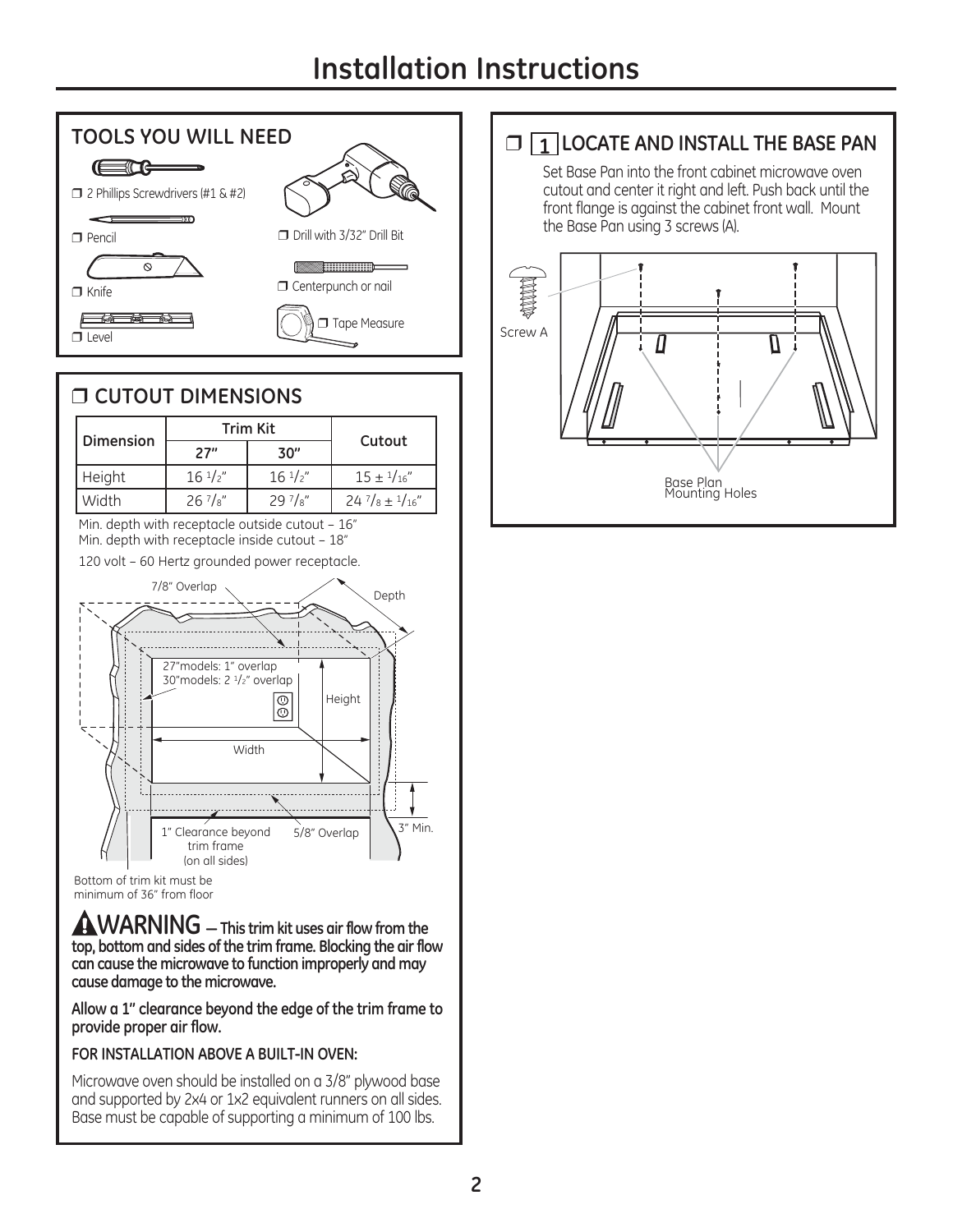# ❒ **2 INSTALL THE RAILS**

Disconnect the microwave oven from the receptacle. Remove everything out of the microwave oven, including packing, Owner's Manuals, turntable and turntable support. A protective film has been applied to some microwave oven and trim kits. If applied, remove the film. Turn over the microwave oven and secure the rails to oven Base Plate by inserting 4 screws (A). Be careful not to scratch the microwave oven.



# ❒ **3 INSTALL THE MICROWAVE OVEN**

Plug the power cord into the wall receptacle. Slide the microwave oven assembly gently into the cabinet, using care not to pinch the power cord. Be sure to keep the assembly centered as it slides back to where the tonque of the rails goes through the slots on Base Plan. The top edges of the Base Plan should now be centered right to left in the opening. The Base should be tight against the cabinet.



# ❒ **4 CHECK LEVELING**

Check the leveling by placing a level at the front and sides of the microwave. It may be necessary to add wood shims under the base pan to level the microwave front-to-back or side-to-side.



# ❒ **5 SECURE THE RAILS TO THE CABINET**

Ensure the Base Pan and Bottom Bracket front flanges are tight against the cabinet, and that the screws holes are aligned. Drive 4 screws (A) through the Base Pan and Rails into the cabinet

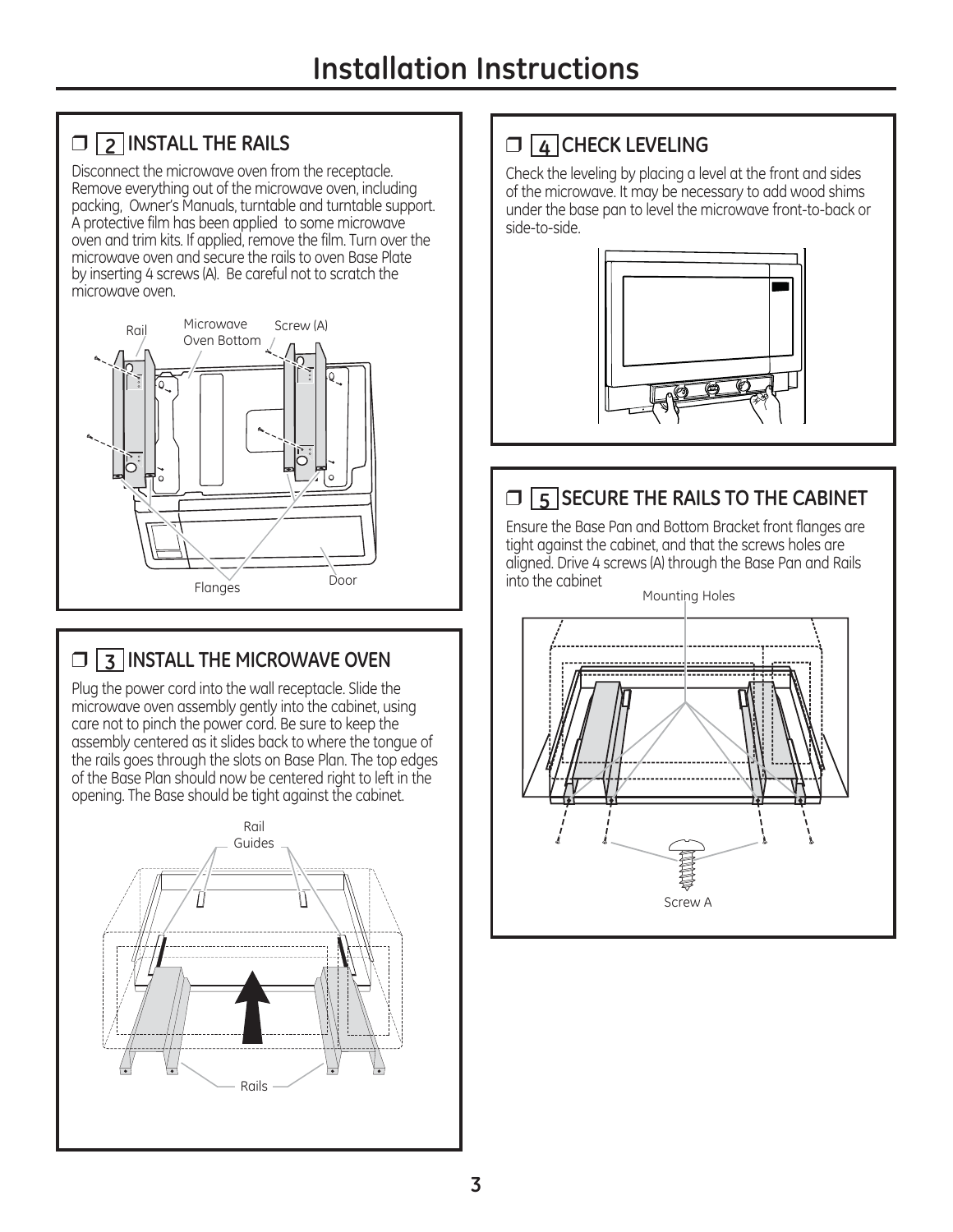

**READ CAREFULLY. KEEP THESE INSTRUCTIONS.**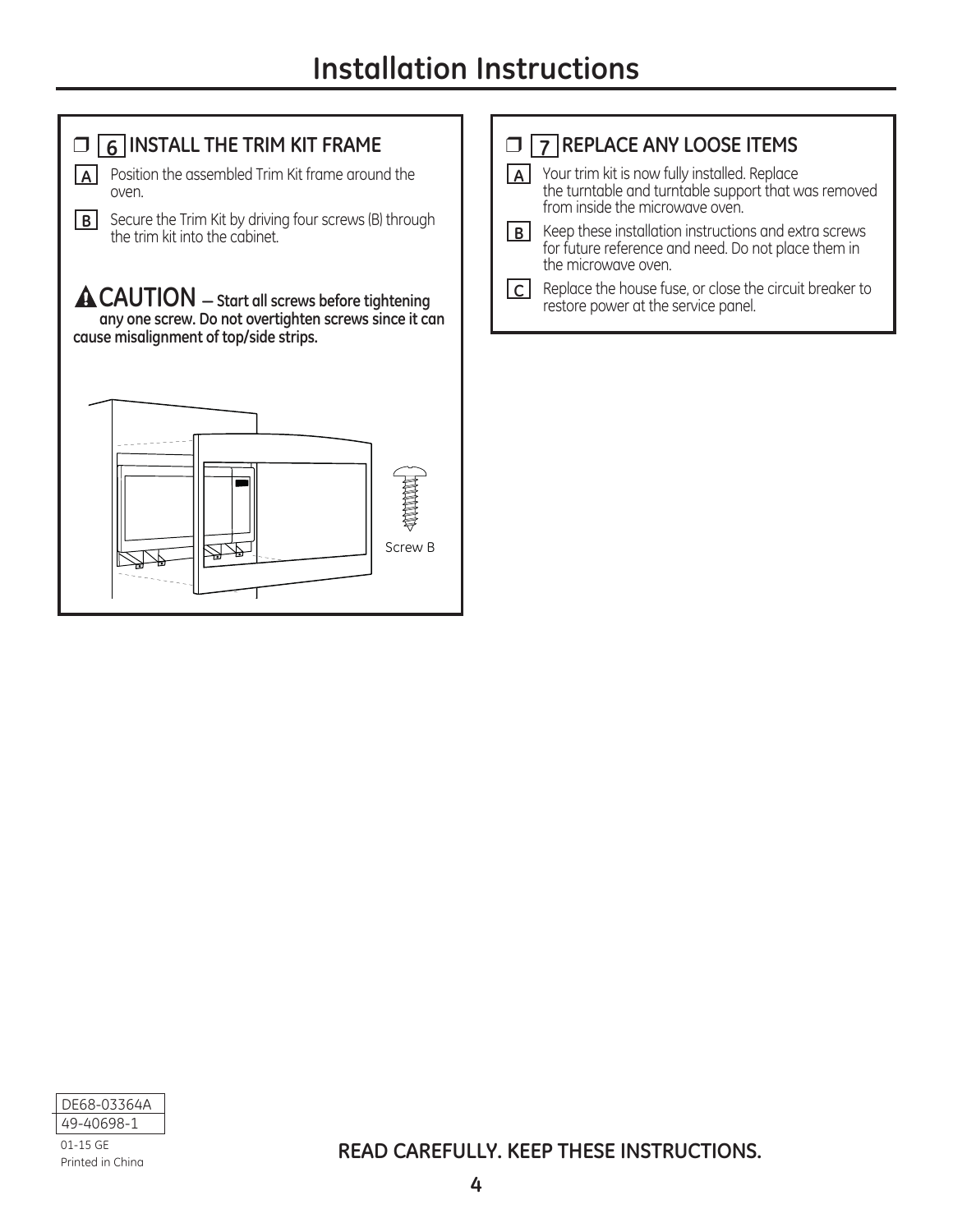# **de Instalación**

# **Instrucciones** Kits de Horno Microondas con

**JX827 and JX830**

**¿Preguntas? Llame a 800.GE.CARES (800.432.2737) o Visite nuestro sitio web en: GEAppliances.com**

#### ❒ **ANTES DE COMENZAR**

#### **Lea estas instrucciones en su totalidad y atentamente.**

- **· IMPORTANTE** *A* Conserve estas instrucciones para uso del inspector local.
- **IMPORTANTE** Cumpla con todos los códigos y ordenanzas gubernamentales.
- **Nota para el Instalador**  Asegúrese de que el Comprador conserve estas instrucciones.
- **Nota para el Comprador**  Conserve estas instrucciones para referencia futura.
- **Nivel de habilidad**  La instalación de este electrodoméstico requiere un nivel básico de habilidades mecánicas y eléctricas.
- **Tiempo de instalación**  entre 1 y 3 horas
- La correcta instalación del producto es responsabilidad del instalador.
- Si se producen fallas en el producto debido a una instalación inadecuada, la Garantía no cubrirá las mismas.
- Este kit es para uso con los modelos: PEM31SFSS, PEM31RFSS, PEM31DFBB, PEM31DFWW, PEM31DFCC, ZEM115SFSS, y ZEM115SJSS.
- Este kit figura en la lista de UL sólo para instalación y sobre cualquier horno eléctrico simple de pared de GE/GE Profile.
- No altere ni modifique ninguna parte de este kit o del horno.
- Para una instalación más fácil y por cuestiones de seguridad personal, recomendamos que la instalación del horno microondas sea realizada por dos personas.
- Desenchufe el horno microondas antes de intentar instalar este kit.

**AADVERTENCIA** – Este horno deberá estar correctamente enchufado en un receptáculo de 3 agujeros y 120V, de acuerdo con lo requerido por el Código de Electricidad Nacional (National Electrical Code).

# **PARA SU SEGURIDAD:**

**AADVERTENCIA**  $-$  Antes de comenzar con la instalación, apague el interruptor del panel del servicio y bloquee el suministro del servicio a fin de evitar que la corriente se active en forma accidental. Cuando el suministro del servicio no pueda ser bloqueado, ajuste de forma segura un dispositivo de advertencia visible, tal como una etiqueta, al panel del servicio.

| PIEZAS INCLUIDAS |  |
|------------------|--|
|------------------|--|

| <b>PIEZA</b> |                                       | <b>CANTIDAD</b>                |
|--------------|---------------------------------------|--------------------------------|
|              | Olla de la Base                       | $\mathbf{1}$                   |
|              | $\Box$ Riel                           | $\overline{c}$                 |
|              | $\Box$ Kit de<br>Terminaciones        | 1                              |
|              | □ Tornillo A de<br>4 mm. x 10 mm.     | 11 requeridos<br>3 adicionales |
|              | $\Box$ Tornillo B de<br>4 mm. x 16 mm | 4 requeridos<br>2 adicionales  |

**NOTA:** Este kit cuenta con tornillos adicionales a fin de evitar que el técnico necesite tiempo adicional para ubicar un tornillo de reemplazo durante la instalación.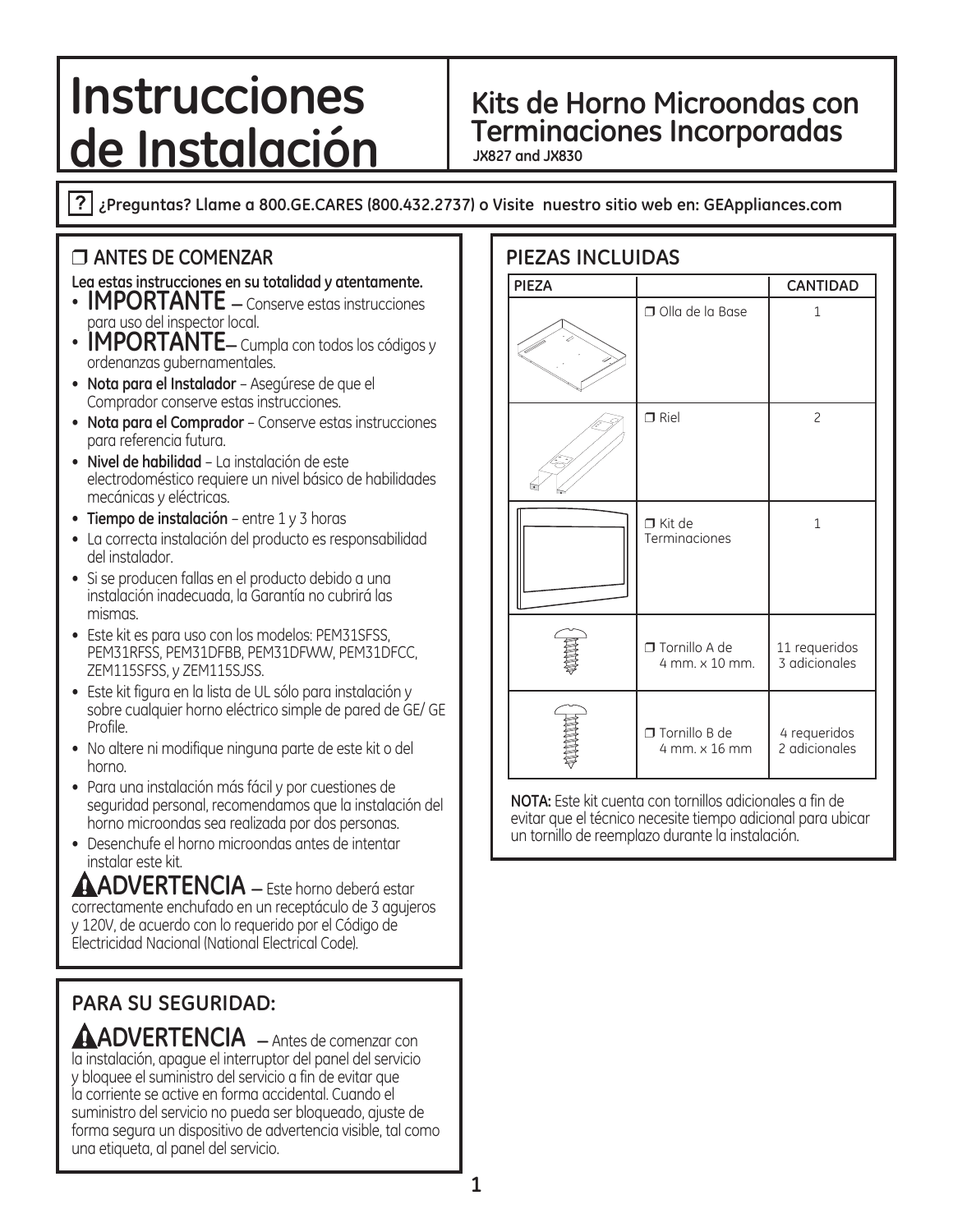# **Instrucciones de Instalación**



#### ❒ ❒ **DIMENSIONES DE LA ABERTURA**

| Dimensión | <b>Kit de Terminaciones</b> |                   | Abertura                           |  |
|-----------|-----------------------------|-------------------|------------------------------------|--|
|           | 27"                         | 30"               |                                    |  |
| Altura    | $16 \frac{1}{2}$            | $16 \frac{1}{2}$  | $15 \pm 1/16''$                    |  |
| Ancho     | $26\frac{7}{8}$             | 29 $7\frac{1}{8}$ | $24\frac{7}{8} \pm \frac{1}{16}$ " |  |

Profundidad mínima con el receptáculo fuera de la abertura - 16" Profundidad mínima con el receptáculo dentro de la abertura - 18"

Receptáculo de corriente con conexión a tierra, 120 voltios, 60 Hertz



La parte inferior del kit con terminación deberá tener un mínimo de 36" desde el piso

**ADVERTENCIA <sup>³</sup> Este kit con terminación usa el flujo de aire desde la parte superior, inferior o los costados de la estructura con terminación. Bloquear el flujo de aire puede hacer que el microondas funcione de forma inadecuada y ocasionar daños sobre el mismo.** 

**Deje un espacio de 1" más allá del extremo de la estructura con terminación para brindar el flujo de aire apropiado.**

#### **PARA LA INSTALACIÓN SOBRE UN HORNO EMPOTRABLE:**

El horno microondas debería ser instalado en una base de contrachapado de 3/8" y contar con el soporte de tirantes equivalentes de  $2 \times 4$  o  $1 \times 2$  en todos los costados. La base deberá poder soportar un mínimo de 100 libras.

#### ❒ **1 UBIQUE E INSTALE UNA OLLA DE LA BASE**

Coloque la Olla de la Base en la abertura del gabinete frontal del horno microondas y centre la misma sobre la derecha y la izquierda. Empuje hacia atrás hasta que la pestaña frontal quede contra la pared frontal del gabinete. Monte la Olla de la Base usando 3 tornillos (A).

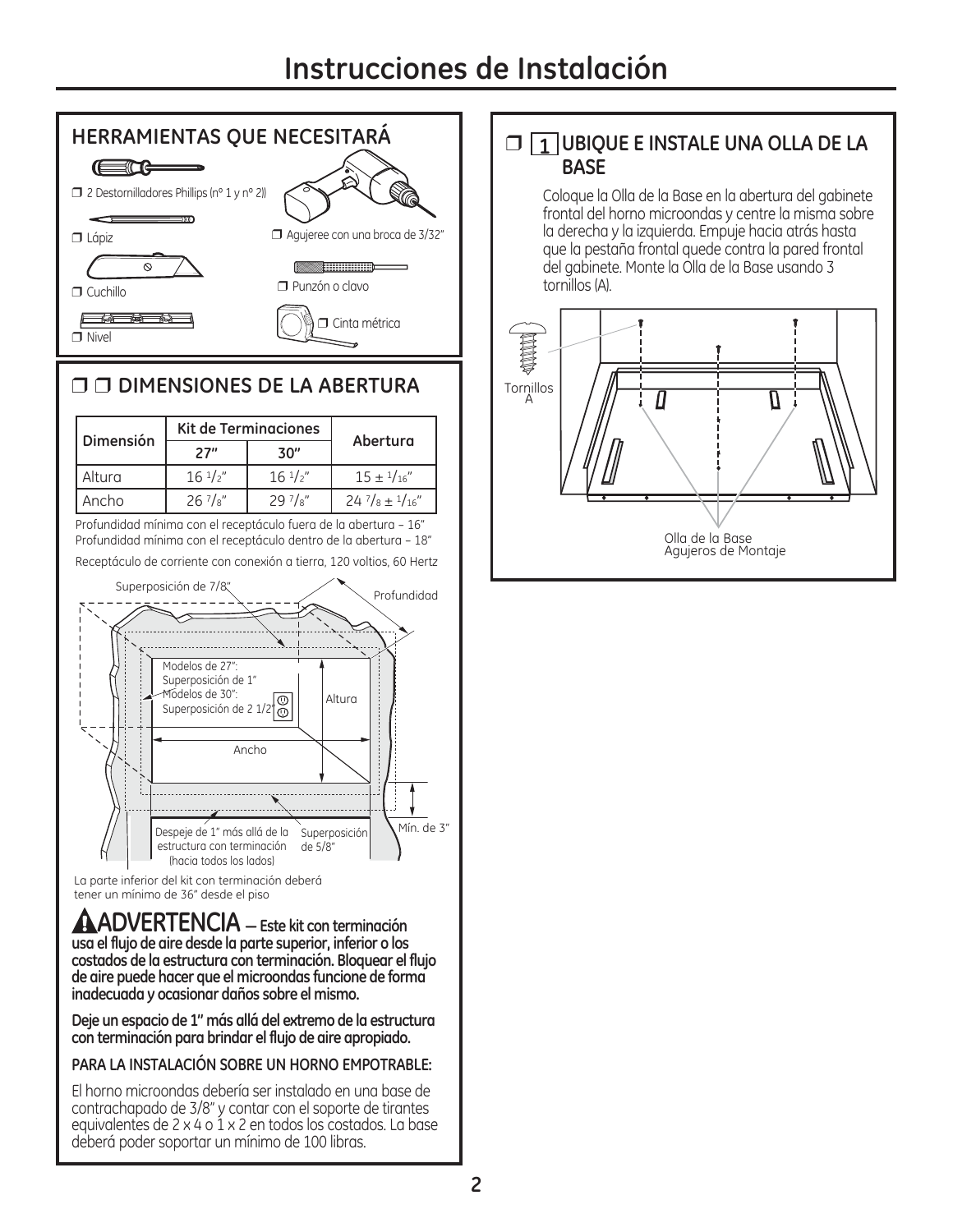# ❒ **2 INSTALACIÓN DE LOS RIELES**

Desconecte el horno microondas del receptáculo. Retire todo lo que haya dentro del horno microondas, incluyendo el embalaie, Manuales del Propietario, el plato giratorio y el soporte del plato giratorio. Se aplicó una película protectora en algunos hornos microondas y kits con terminaciones. Si cuenta con la misma, retire la película. Dé vuelta el horno microondas y asegure los rieles a la Placa de la Base del horno, insertando 4 tornillos (A). Asegúrese de no rayar el horno microondas.



# ❒ **3 INSTALE EL HORNO MICROONDAS**

Enchufe el cable de corriente en el tomacorriente. Deslice el ensamble del horno microondas al gabinete de forma cuidadosa, teniendo cuidado de que no haya pellizcos sobre el cable de corriente. Asegúrese de mantener el ensamble centrado a medida que se vuelve a deslizar hacia las lengüetas de los rieles a través de las ranuras de la Olla de la Base. Los extremos superiores de la Olla de la Base deberían ahora estar centrados de derecha a izquierda en la dbertura. La Base debería estar ajustada contra el gabinete.



# ❒ **4 CONTROL DE LA NIVELACIÓN**

Controle la nivelación colocando un nivel en el frente y los costados del horno microondas. Es posible que sea necesario agregar cuñas de madera debajo de la olla de la base para nivelar el frente del microondas con la parte trasera o un costado con el otro.



### ❒ **5 ASEGURE LOS RIELES AL GABINETE**

Asegure que la Olla de la Base y las lengüetas frontales del Soporte Inferior estén ajustadas contra el gabinete, y que los agujeros de los tornillos estén alineados. Coloque 4 tornillos (A) a través de la Olla de la Base y los Rieles sobre el gabinete.



**3**